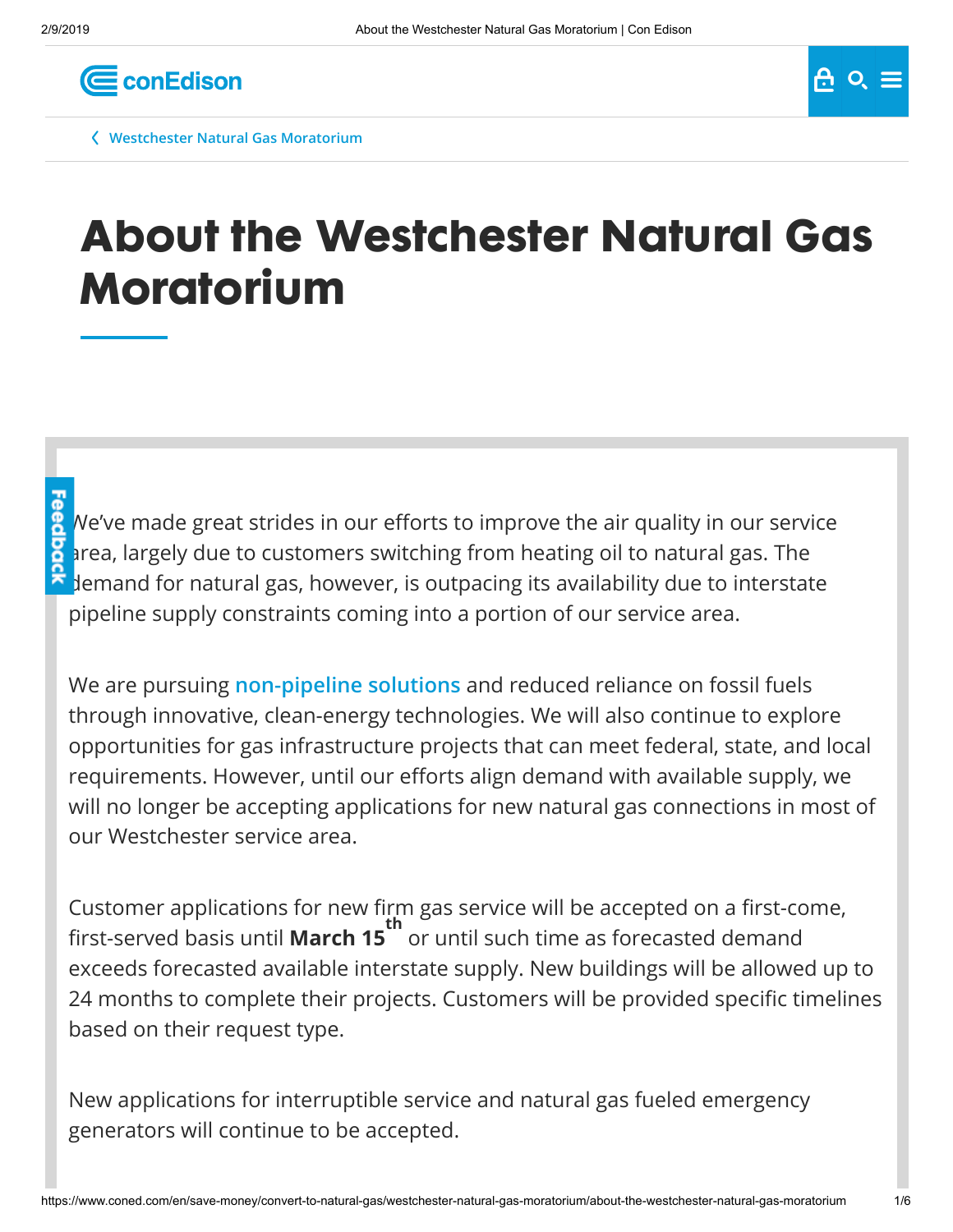



## **Con Edison Westchester Natural Gas Service Area**



Does not indicate customers served by New York State Electric and Gas Corporation.

### **In the affected area, the moratorium applies to:**

- **• New residential, and commercial and industrial customer gas service connections.**
- Incremental firm gas load on existing residential, and commercial and industrial customer gas **accounts.**